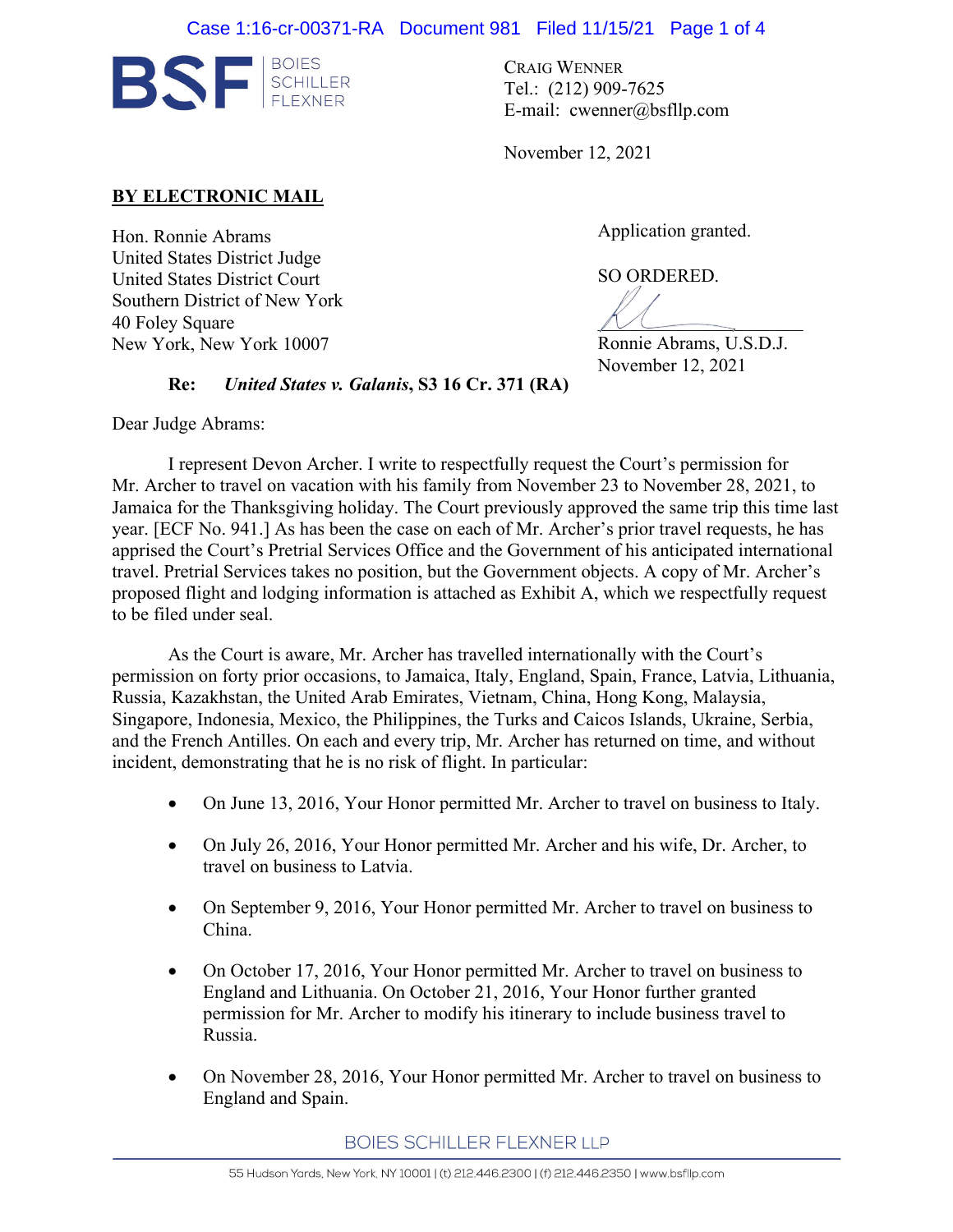

- On January 4, 2017, Your Honor permitted Mr. Archer to travel on business to Vietnam and China. On January 17, 2017, Your Honor further granted permission for Mr. Archer to modify his itinerary to include travel to the United Kingdom.
- On February 16, 2017, Your Honor permitted Mr. Archer to travel on business to Singapore, Malaysia, and the Philippines. Although Mr. Archer's wife did not travel with him, she was permitted to retain her passport because she had a separate international trip planned for the same time.
- On March 6, 2017, Your Honor permitted Mr. Archer to travel on business to Russian and London. Mr. Archer's wife and his oldest child were permitted to join him in London for that leg of his trip.
- On March 23, 2017, Your Honor permitted Mr. Archer to travel on business to the Philippines. On that occasion Mr. Archer's family did not surrender their passports because, although they did not travel with him, Mr. Archer's wife and children were out of the country on vacation at the same time.
- On May 9, 2017, Your Honor permitted Mr. Archer to travel on business to London.
- On June 6, 2017, Your Honor permitted Mr. Archer to travel on business to London.
- On June 13, 2017, Your Honor permitted Mr. Archer to travel on business to the Philippines and China.
- On July 26, 2017 Your Honor permitted Mr. Archer to travel on business to Italy, with one of his children.
- On September 20, 2017, Your Honor permitted Mr. Archer to travel on business to China, Vietnam, the Philippines, and Kazakhstan.
- On January 23, 2018, Your Honor permitted Mr. Archer to travel on business to China, Hong Kong, and the United Arab Emirates.
- On February 16, 2018, Your Honor permitted Mr. Archer to travel on business to Mexico.
- On March 28, 2018, Your Honor permitted Mr. Archer to travel on business to China.
- On August 7, 2018, following the jury's verdict in this case, Your Honor permitted Mr. Archer to travel on business to Ukraine.
- On September 14, 2018, Your Honor permitted Mr. Archer to travel on business to London.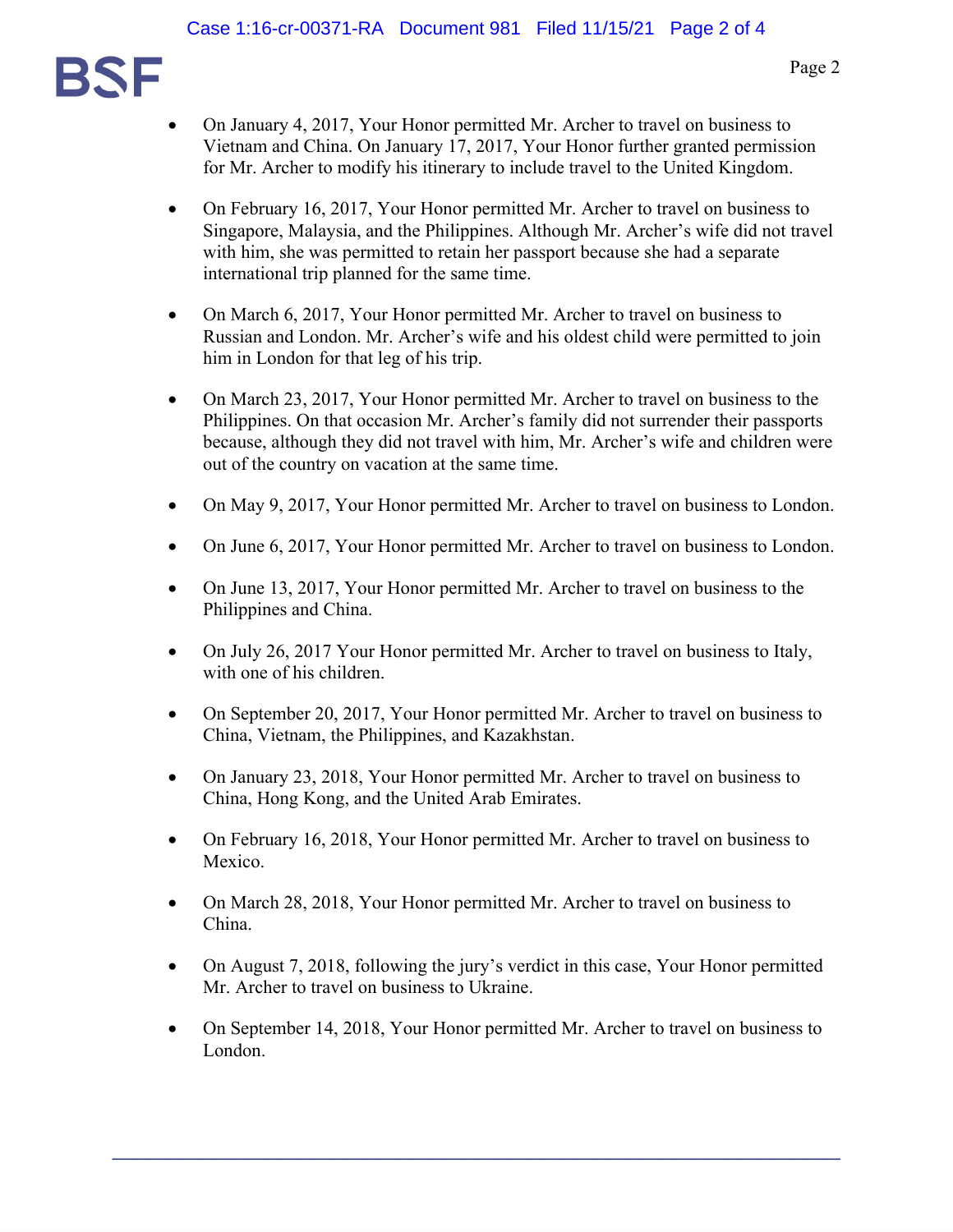

- On December 26, 2018, Your Honor permitted Mr. Archer, his wife, and their three small children to travel to Jamaica on vacation.
- On January 7, 2019, Your Honor permitted Mr. Archer to travel on business to England and France.
- On February 17, 2019, Your Honor permitted Mr. Archer to travel on business to Singapore, Indonesia, and Hong Kong.
- On March 20, 2019, Your Honor permitted Mr. Archer and his family to travel to the Turks and Caicos Islands on vacation.
- On April 16, 2019, Your Honor permitted Mr. Archer and his family to travel Mexico on vacation.
- On June 3, 2019, Your Honor permitted Mr. Archer to travel on business to Mexico.
- On June 17, 2019, Your Honor permitted Mr. Archer to travel on business to England.
- On July 10 and 12, 2019, Your Honor permitted Mr. Archer to travel on business to England and Latvia.
- On August 8, 2019, Your Honor permitted Mr. Archer to travel on business to Mexico.
- On August 30, 2019, Your Honor permitted Mr. Archer to travel on business to China.
- On September 17, 2019, Your Honor permitted Mr. Archer to travel on business to Mexico, the Philippines, Serbia, and England.
- On October 17, 2019, Your Honor permitted Mr. Archer to travel on business to England.
- On November 6, 2019, Your Honor permitted Mr. Archer to travel on business to Vietnam and then with his family to Jamaica on vacation.
- On December 13, 2019, Your Honor permitted Mr. Archer to travel on business to Spain.
- On December 27, 2019, Your Honor permitted Mr. Archer and one of his children to travel to the United Arab Emirates on vacation.
- On January 6, 2020, Your Honor permitted Mr. Archer to travel on business to China.